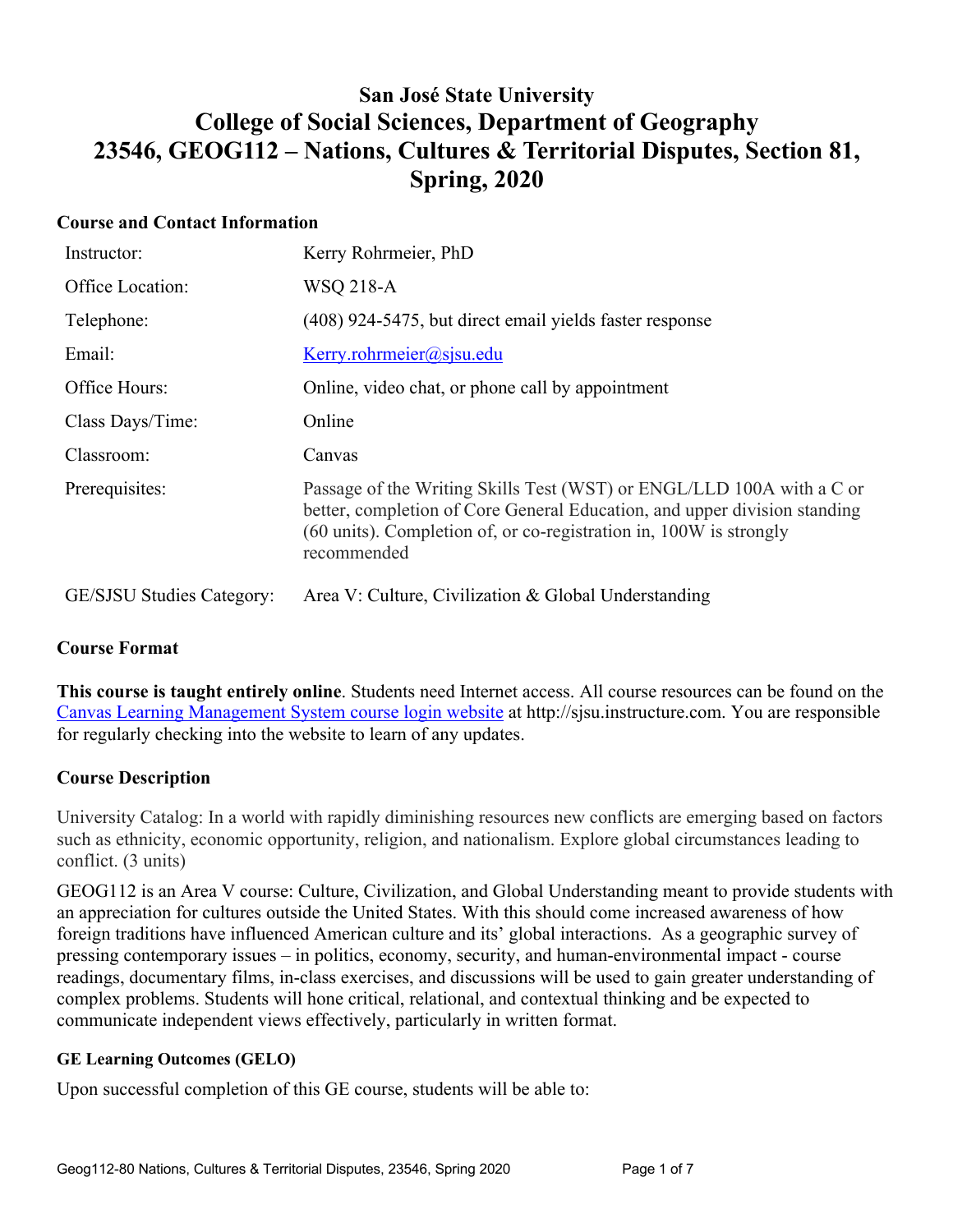• GELO 1 *Compare systematically the ideas, values, images, cultural artifacts, economic structures, technological developments, and/or attitudes of people from more than one culture outside the U.S.*

Students will demonstrate understanding through weekly written online forum responses and threaded discussions. Students will further critically compare these concepts in a written review article.

• GELO 2 *Identify the historic context of ideas and cultural traditions outside the U.S., and how they have influenced American culture.*

In addition to the weekly written online forum responses and threaded discussions, students will specifically address this in two written essays pertaining to four documentary films shown this term. Students will synthesize the breadth of their understanding in a final exam essay.

• GELO 3 *Explain how a culture outside the U.S. has changed in response to internal and external pressures.*

Students, in a small group format, will facilitate online discussions covering cultural changes and pressures beyond U.S. borders.

## **Required Texts/Readings**

#### **Textbook**

Excerpts from *Global Issues: Selections from CQ Researcher* are available for free online through MLK Library. Each chapter covered this term has been provided to you under the 'Files' tab in Canvas.

## **Course Requirements and Assignments**

SJSU classes are designed such that in order to be successful, it is expected that students will spend a minimum of forty-five hours for each unit of credit (normally three hours per unit per week), including preparing for class, participating in course activities, completing assignments, and so on.

- Active online participation is imperative to your overall grade in this online course (50% of your total grade), and so frequent discussion engagement on Canvas is expected each week. In addition to posting individual assigned content in the forums you must read through fellow classmate posts and reply to at least two classmate responses (GELO 1).
- Student groups will be tasked to lead a textbook chapter (GELO 3). This will include guiding understanding by preparing supporting slides to annotate assigned reading along with providing additional supplementary materials to enhance said content. Once the online discussion forum goes live student groups are responsible for not just adding individual prompt responses, but also to moderate all classmate posts. This includes prompt reply with follow-up commentary and facilitating further questioning and critical thought on the content. At the end of the discussion period the student group will submit a summarized response recap to the instructor. All students within a group earn the same grade.
- Links to four documentary films will be posted during this course. Two times during the term you are to demonstrate in writing how you have thought critically about narratives or images seen on the film from a global geography/social sciences point of view (GELO 2). Each essay must be three typed pages (doublespaced, 12-point Times New Roman font, with 1" margins on all sides) summarizing new facts gained along with thought-provoking critique. Film essays must include a total word count noted at the end [750 words minimum].
- A Review Article is a concise paper usually written by an editor that summarizes, compares, and contrasts all recent findings on a specific topic or theme. Create a 500-word review article,  $+$  or  $-$  25 words, tying together any two textbook chapters (GELO 1). Your article must be one typed page (single-spaced, 12-point times new roman font with no more than 1" margins on all sides).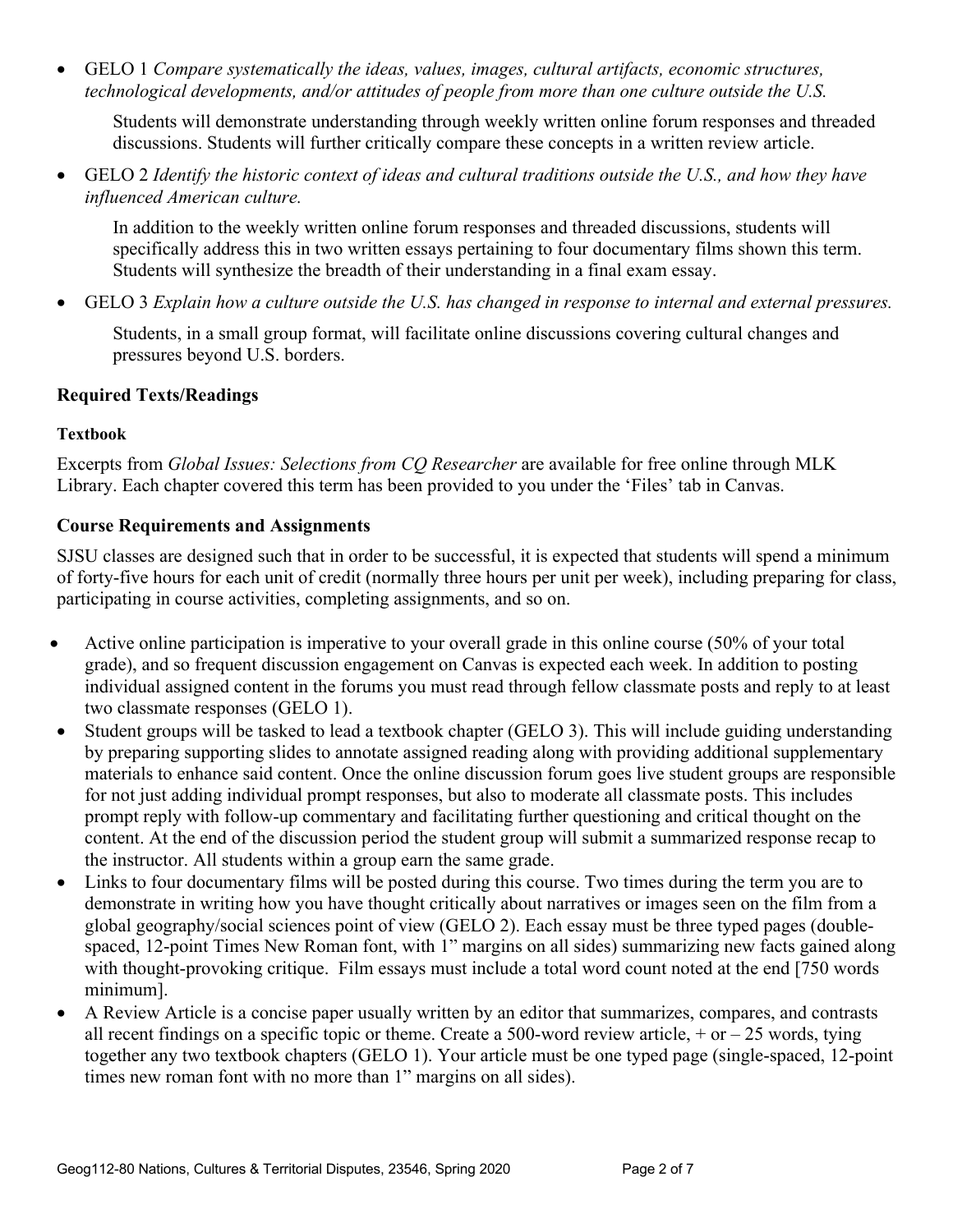#### **Final Examination**

The final exam is a single essay prompt. You must clearly support and defend in a written essay what you have gained from this course and how this information might apply to your postgraduate goals (GELO 2). Cite specific examples in your essay to support your argument.

#### **Grading Information**

Success in this course is based on the expectation that students will spend, for each unit of credit, a minimum of 45 hours over the length of the course (normally three hours per unit per week) for instruction, preparation/studying, or course related activities.

|                                    | <b>Points Possible</b> |
|------------------------------------|------------------------|
| Participation in Discussion Forums | 500                    |
| <b>Student Group Chapter</b>       | 100                    |
| Film Essay 1                       | 50                     |
| Film Essay 2                       | 50                     |
| <b>Review Article</b>              | 200                    |
| Final Exam                         | 100                    |
| <b>TOTAL</b>                       | 1,000                  |

#### **SCALE:**

| $A+ = 98\%$           | $A = 94-97\%$   | $A = 90-93\%$              |
|-----------------------|-----------------|----------------------------|
| $B_{+} = 87 - 89\%$   | $B = 84 - 86\%$ | $B = 80-83\%$              |
| $C_{\pm} = 77 - 79\%$ | $C = 74 - 76\%$ | $C = 70-73\%$              |
| $D_{+} = 67 - 69\%$   | $D = 60 - 66\%$ | $D = 51 - 59\%$            |
|                       |                 | $F = \langle 50\% \rangle$ |

All students have the right, within a reasonable time, to know their academic scores, to review their gradedependent work, and to be provided with explanations for the determination of their course grades. In keeping with this policy, and to making grading responsive. All assignments are due as stated on the Course Schedule and Canvas. **Late work is not accepted.** Please save all your work until after you have checked your final course grade. Then if you have questions about your final grade, you can bring in past work, and if necessary, corrections can be made.

#### **Grading Information for GE**

Passage of the Writing Skills Test (WST) or ENGL/LLD 100A with a C or better (C‐ not accepted), and completion of Core General Education are prerequisite to all SJSU Studies courses. Completion of, or coregistration in, 100W is strongly recommended. A minimum aggregate GPA of 2.0 in GE Areas R, S, & V shall be required of all students.

#### **Classroom Protocol**

- Assigned textbook readings must be completed prior to participation in the discussion forums so that facts may be cited in your responses.
- This course covers controversial and politically charged content so civility and courteousness is always expected. While we may not agree with other perspectives and opinions stated, respect is mandatory.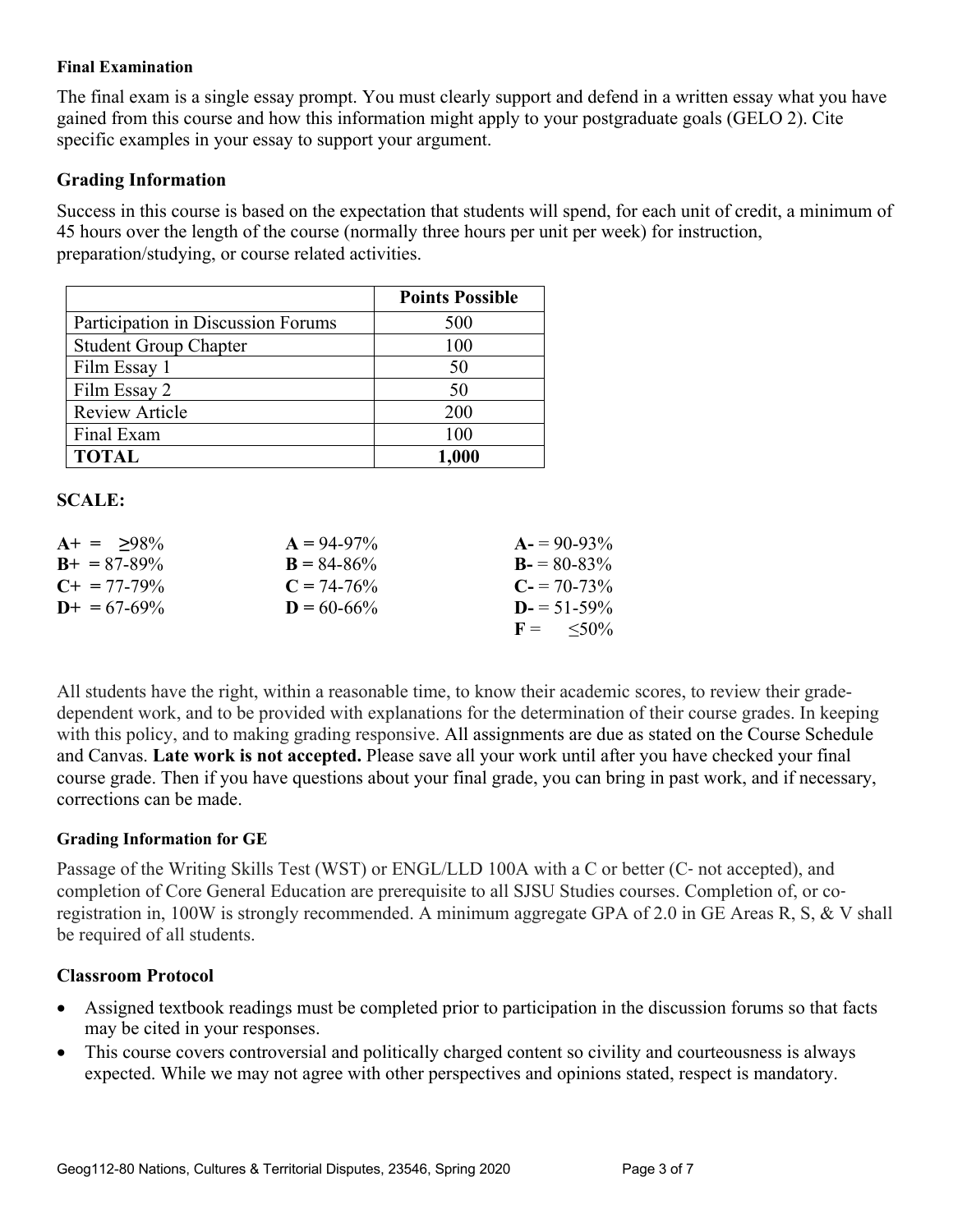## **University Policies**

Per University Policy S16-9 *(http://www.sjsu.edu/senate/docs/S16-9.pdf)*, relevant university policy concerning all courses, such as student responsibilities, academic integrity, accommodations, dropping and adding, consent for recording of class, etc. and available student services (e.g. learning assistance, counseling, and other resources) are listed on Syllabus Information web page (http://www.sjsu.edu/gup/syllabusinfo), which is hosted by the Office of Undergraduate Education. Make sure to visit this page to review and be aware of these university policies and resources.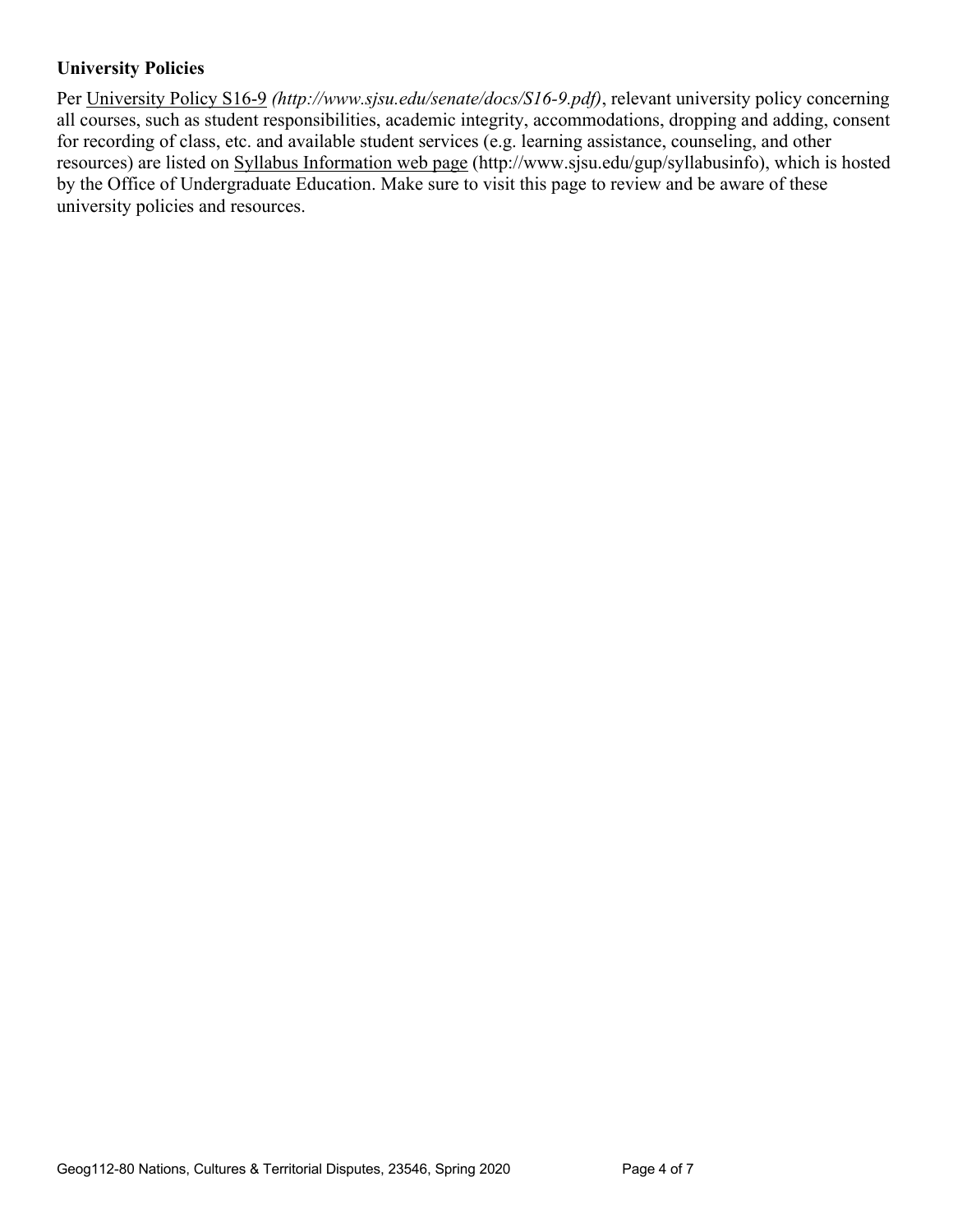# **23546 / GEOG112 – Nations, Cultures & Territorial Disputes Spring 2020, Course Schedule**

This schedule is subject to change with fair notice. Changes will be posted online under Announcements.

#### **Course Schedule**

| Week           | <b>Date</b>     | <b>Topics, Readings, Assignments, Deadlines</b>                                                                                                                                                           |  |
|----------------|-----------------|-----------------------------------------------------------------------------------------------------------------------------------------------------------------------------------------------------------|--|
| $\mathbf{1}$   | $1/21 - 1/25$   | Familiarize and introduce yourself on Canvas, meet your group, review the<br>syllabus, all assignments and due dates, locate the text chapters and background<br>materials in the Canvas 'Files' tab      |  |
| $\overline{2}$ | $1/27 - 2/1$    | THEME 1: LARGE-SCALE THREATS TO HUMANITY<br>Ch 1: Chemical & Biological Weapons                                                                                                                           |  |
| $\overline{3}$ | $2/3 - 2/8$     | Ch 16: Climate Change (Group A)<br>Film 1: <i>Chasing Ice</i> – if you choose to write on this film for one of the two<br>required film essay assignments then it is Due 2/9                              |  |
| $\overline{4}$ | $2/10 - 2/15$   | THEME 2: U.S. TRADE & GLOBALIZATION<br>Ch 15: Future of the Arctic (Group B)                                                                                                                              |  |
| 5              | $2/17 - 2/22$   | Ch 7: U.S. Trade Policy (Group C)                                                                                                                                                                         |  |
| 6              | $2/24 - 2/29$   | Ch 10: Euro Crises (Group D)                                                                                                                                                                              |  |
| $\overline{7}$ | $3/2 - 3/7$     | <b>THEME 3: BORDER ISSUES</b><br>Ch 4: Border Security (Group E)<br>Film 2: Which Way Home – if you choose to write on this film for one of the two<br>required film essay assignments then it is Due 3/8 |  |
| 8              | $3/9 - 3/14$    | Ch 2: Israeli-Palestinian Conflict (Group F)                                                                                                                                                              |  |
| 9              | $3/1 - 3/21$    | THEME 4: TURMOIL IN THE MIDDLE EAST<br>Ch 3: Iraq War - 10 Years Later (Group G)                                                                                                                          |  |
| 10             | $3/23 - 3/28$   | Ch 14: Islamic Sectarianism (Group H)                                                                                                                                                                     |  |
| 11             | $3/29 - 4/5$    | <b>SPRING BREAK</b>                                                                                                                                                                                       |  |
| 12             | $4/6 - 4/11$    | Ch 6: Unrest in the Arab World (Group I)<br>Film 3: The Square – if you choose to write on this film for one of the two<br>required film essay assignments then it is Due $4/12$                          |  |
| 13             | $4/13 - 4/18$   | THEME 5: CHINA IN A GLOBAL CONTEXT<br>Ch 12: State Capitalism (Group J)                                                                                                                                   |  |
| 14             | $4/20 - 4/25$   | Ch 13: Free Speech at Risk (Group K)<br>Film 4: Ai WeiWei: Never Sorry – if you choose to write on this film for one of<br>the two required film essay assignments then it is Due $4/26$                  |  |
| 15             | $4/27 - 5/2$    | Ch 11: China in Latin America (Group L)                                                                                                                                                                   |  |
| 16             | $5/4 - 5/9$     | THEME 6: FUTURE PROSPERITY<br>Ch 9: Booming Africa (Group M)<br>Ch 8: Millennium Development Goals (Group N)                                                                                              |  |
|                | Final Exam Week | Review Article Due 5/12<br>Final Exam Essay Due 5/14                                                                                                                                                      |  |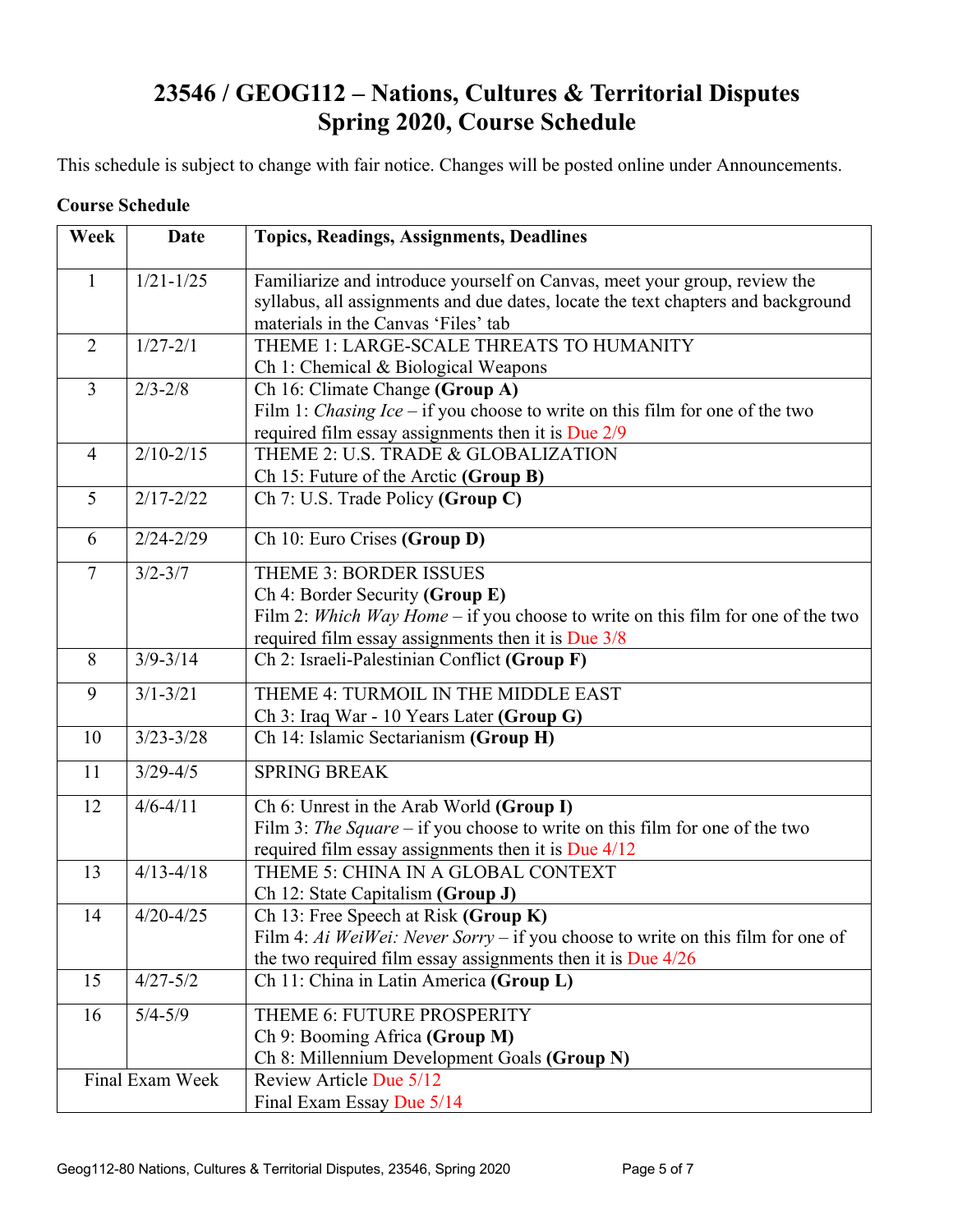## **STUDENT GROUPS**

Student groups are tasked to lead and moderate a textbook chapter. The instructor will post the discussion prompts, but each student group must reply to their classmate responses and ask follow-up questions to keep the discussion going. Prior to the actual discussion forum, the student group is required to prepare supporting slides to annotate the assigned reading along with adding any additional supplementary materials to support said content. At the end of the discussion forum period the student group will submit a summarized response recap highlighting the majority and variety of classmate responses. All students within each group will earn the same grade. The following groups have been created:

**Group A:** Yatish Kamat, Jimmy Lao

**Group B:** Mohammad Abunaser, Treydon Miguel

**Group C:** Siyao Huang, Edgar Montoya

**Group D:** Ahmar Ali, Brian Nguyen

**Group E:** Gabriel Grijalva, Jon Nguyen

**Group F:** Mohamed Ali, Linh Nguyen, Rachel Vuong

**Group G:** Mathieu Gallego, Ammunah Othman

**Group H:** Rachel Anderson-Kawamoto, Fareen Ranganian

**Group I:** Luis Contreras, Alysia Reyes, Brian Vu

**Group J:** Alexander Avey, Tuyen Tong

**Group K:** Quang Chu, Emmanuele Tonna

**Group L:** Haley Black, Anh Tran

**Group M:** Andy Chen, Gia Tran

**Group N:** Daniel Cavalieri, Hoshea Valdez